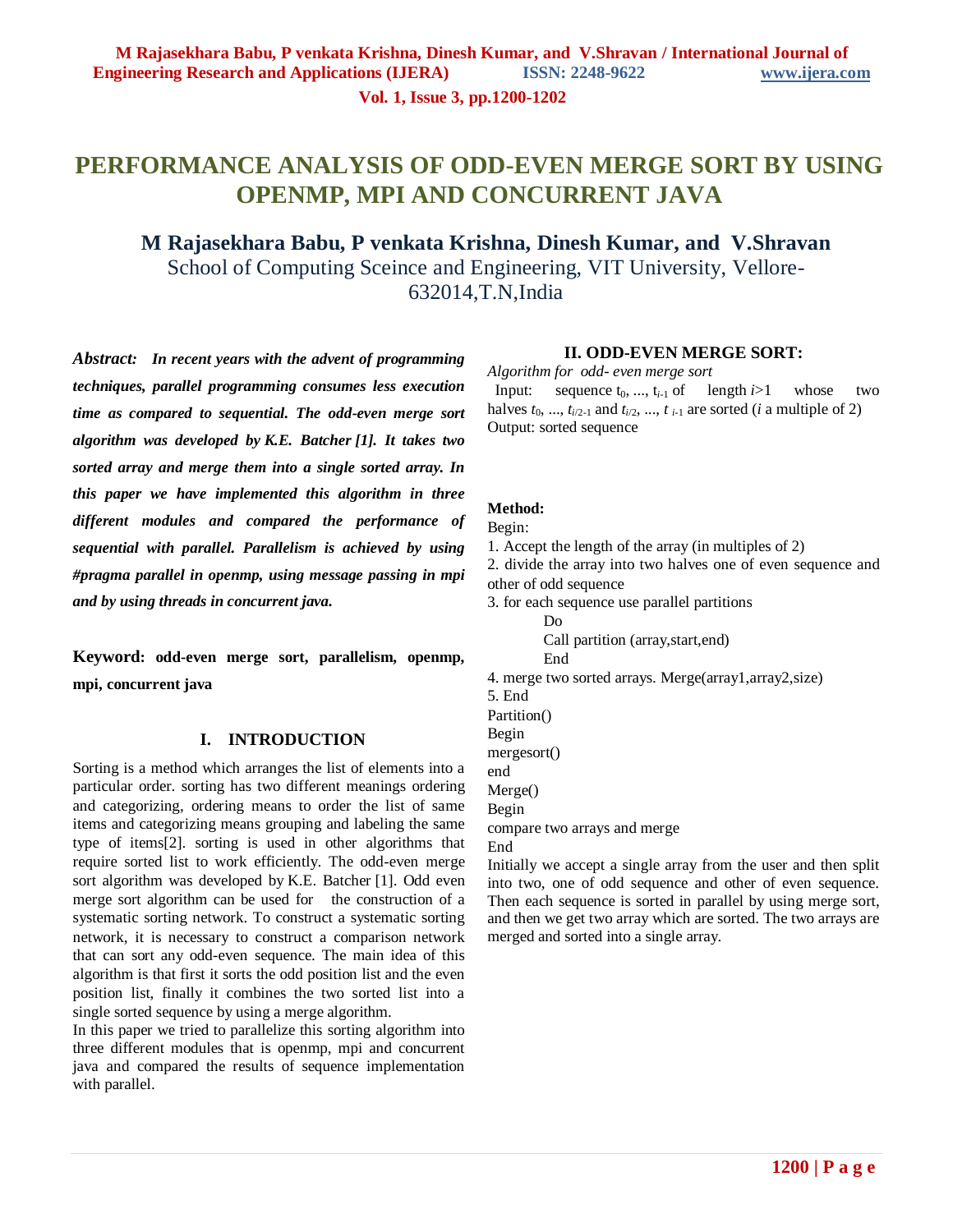## **M Rajasekhara Babu, P venkata Krishna, Dinesh Kumar, and V.Shravan / International Journal of Engineering Research and Applications (IJERA) ISSN: 2248-9622 www.ijera.com**

## **Vol. 1, Issue 3, pp.1200-1202**

#### **II. FLOW CHART**



Fig1: flow chart for parallel odd-even merge sort

## **IV. METHODOLOGY**

#### *A. Openmp:*

Partition(): This method is used for partitioning the odd and even array and then it call the merge sort for each partition.

Merge(): This method is used to combine the two sorted array that is even and odd and form the final single sorted array.

#pragma omp parallel section: independent sections can be parallelized by using this method.

# pragma omp section: It used to divide the section among the threads.

#pragma omp parallel for: The for loop can be parallelized by using this method.

#### *B. MPI:*

Read\_list(): process 0 reads the list from stdin and scatters it to the other processes.

Partition(): To partition the array of add and even array and to sort using merge sort.

Merge():This method is used to combine the two sorted array that is even and odd and form the final single sorted array.

MPI\_Init(): This method is used to initialize the MPI execution environment. This is mandatory method for every MPI program. It must be called only once in a program and before any other method is called.

MPI\_Comm\_size(): It gives the total number of processors available.

MPI\_Comm\_rank(): It assigns a unique identification number for each processor in use.

MPI\_Finalize(): This is the last method to be called by any MPI program .

MPI\_Bcast(): This method broadcast a message from the process which have rank "root" to remaining processes.

MPI\_Scatter(): It can Distribute distinct messages to all other processes in a group from a single source MPI\_Send(): It is basic blocking send operation. If application buffer of sending task is free then this method returns.

#### *C. Concurent Java:*

Partition(): This method is used for partitioning the odd and even array and then it call the merge sort for each partition. Merge(): This method is used to combine the two sorted array

that is even and odd and form the final single sorted array. Run(): When an object is created the interface Runnable is

called automatically to create a thread, when the thread is started it calls the run method

Start(): This method start the execution of thread.

Synchronized(): This method can not allow two invocations of the synchronized methods on the same object to interleave.

## **V. RESULTS**

#### *A. OpenMP :*

| Data Set | Serial Time(ms) | Parallel Time(ms) |
|----------|-----------------|-------------------|
|          |                 |                   |
|          |                 |                   |
|          |                 |                   |
| 16       |                 |                   |
| 30       | ۱۸              | 15                |

Table 1:Execution time for serial and parallel in openmp

*Graph :*



Graph 1:execution time(ms) for different data set

The STM in the graph 1 shows the serial execution time and parallel shows the parallel execution time.

x-axis show the different data sizes and y-axis show the time in milli-sec.